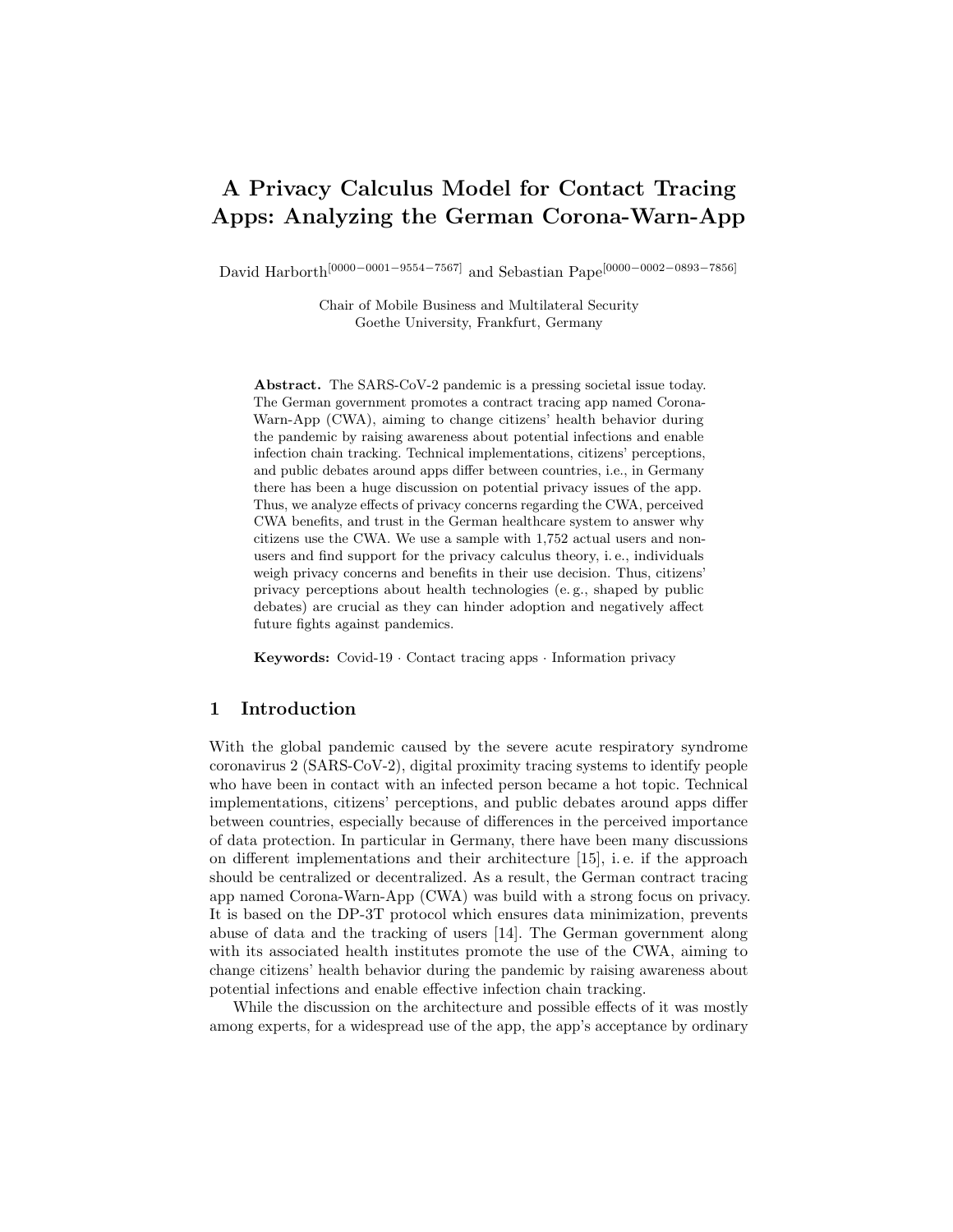persons is of more importance [55]. Privacy concerns have been identified as one of the major barriers for the acceptance of contact tracing apps in prior work [30, 4]. The privacy calculus theory, in which individuals make their use decision by weighing privacy concerns and benefits is a suitable framework to explain the citizens' health behavior related to using the CWA [12, 16, 41, 56, 18, 19, 28]. The citizens' decision is of even more importance in countries like Germany where the use of the contact tracing app is voluntary and not enforced by the government. To the best of our knowledge, previous studies on contact tracing apps facilitating the privacy calculus are based on users' intentions rather than on their behavior. Therefore, we investigate the factors influencing the actual CWA use decisions on an individual level with a sample of 1,752 participants (896 CWA users / 856 non-users) and address the question why citizens use contact tracing apps.

# 2 Privacy-Related Decision Making and Tracing Apps

The privacy-related decision making process of users is explained by several approaches and constructs in prior work [53, 40, 44, 52]. The privacy calculus is one of the approaches aiming at explaining the role of privacy concerns in use behaviors, such as information disclosure or technology use. It represents a deliberate trade-off made by individuals weighing up benefits and costs [37, 9, 12]. The calculus assumes that if benefits outweigh the risks (i. e., privacy concerns [12]) users tend to engage in the privacy-related behavior. Empirical studies find that privacy risks negatively influence use intentions or behaviors and benefits positively influence the outcome variables [36, 23]. The deliberate privacy-related decision making by users is questioned in more recent studies, e. g., by extending the original concepts of the privacy calculus with new factors [34, 10] or by introducing behavioral biases influencing the trade-off [13, 24].

Naturally, recent research on Covid-19 apps is sprouting up everywhere. A huge part consists of surveys on the users' adoption of one or more contact tracing apps, e. g. in Australia [16], China [35], France [1], Germany [35, 1, 4, 45, 47, 41, 56], Ireland [46, 18], Italy [1], Switzerland [4, 56], Taiwan [19], the UK [1, 31, 39], and the US [35, 1, 28]. For example, Horstmann et al. found for a sample in Germany that the most common reasons for non-users were privacy concerns, lack of technical equipment, and doubts about the app's effectiveness [30]. Most of the other studies had similar results and identified privacy concerns as the or one of the main barriers to use contact tracing apps. In particular, people worried about corporate or government surveillance, potentially even after the pandemic [46], leakage of data to third parties [1], exposure of social interactions [4], and secondary use of the provided data [4]. However, misconceptions based on widespread knowledge gaps accompany the adoption of contract tracing apps [47].

Several of the mentioned studies on COVID-19 contact tracing apps have used the privacy calculus [16, 41, 4, 18, 19, 28]. Some of them combined the privacy calculus with other constructs such as technology acceptance [16], social influence [16, 18], or herding effects [56]. All studies found significant effects from benefits and privacy concerns on use intentions. However, all of them used self-reported down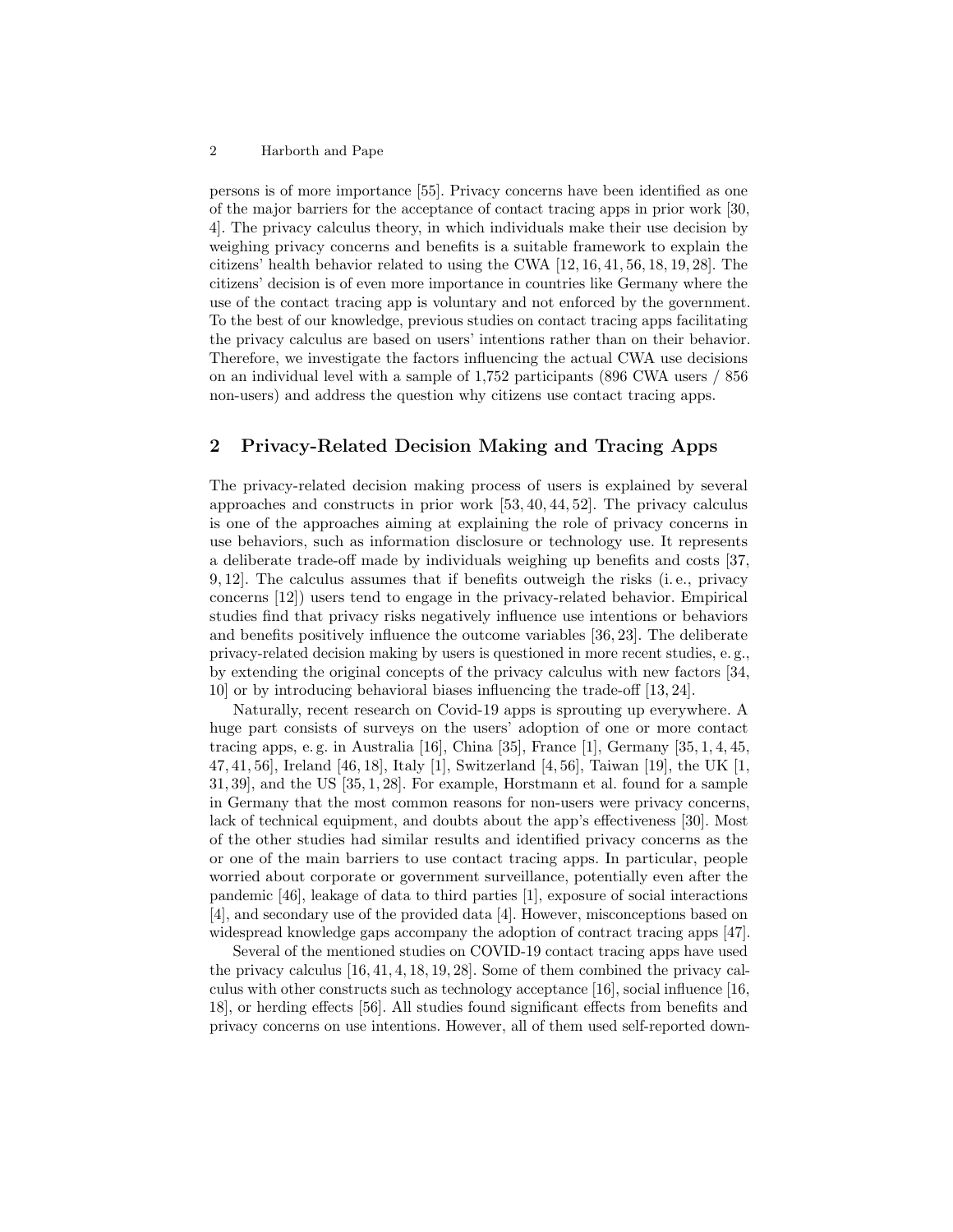load, install, and (continuous) use intentions as dependent variables. In contrast, our model relies on a quasi-observable factor (use of the CWA or not) which results from sampling participants, thereby, decreasing biases such as the social desirability bias. Furthermore, we refer to trust in the German healthcare system in contrast to trust in app developers [41] or service providers [39] since Horvath et al. found that users' trust in publicly-funded institutions, i.e., the British National Health Service can reduce privacy concerns [31]. For the sake of our cross-sectional online survey, we fall back on the original concepts of the privacy calculus – risks, benefits and CWA use – and nest it within the nomological net of the original "antecedents–privacy concerns–outcomes model" (APCO) [52]. We discuss the emerging research model and hypotheses in the next section.

# 3 Method

We present our questionnaire, data collection and research model in this section. We used the statistical software R (version 4.0.3) for the descriptive analyses and SmartPLS (version 3.3.2) [50] for the structural equation modeling.

### 3.1 Questionnaire and Data Collection

We adapted the constructs for privacy concerns (PC) and perceived benefits (PB) from prior literature [20, 5] and applied it to the CWA. Trust in the German healthcare system is based on the construct by Pavlou [48]. The use of the CWA is measured with a binary variable indicating whether participants use the CWA (Use=1) or not (Use=0). We conducted the study with a certified panel provider in Germany (ISO 20252 norm). The survey was implemented with LimeSurvey (version 2.72.6) [51] and hosted on a university server. We sampled the participants in a way to achieve a representative sample for Germany with approximately 50% females and 50% males as well as an age distribution following the EUROSTAT2018 census [17]. We also set a quota to end up with half of the sample using the CWA and the other half not using it. Our resulting sample consists of 1752 participants which is representative for Germany with respect to age and gender. The same diversity can be observed for income and education (see Tab. 1). 896 participants use the CWA (51.14%) and 856 do not (48.86%). 1299 use Android (74.14%), 436 use iOS (24.89%) and 17 stated to use smartphones with other mobile operating systems  $OS(0.97\%).$ 

Since we divided the sample into two approximately equal groups (CWA users and non-users), we check for statistically significant differences in the demographics between the groups. This is required to rule out confounding influences of these variables. All variables are non-normally distributed (based on Shapiro-Wilk tests for normality). Thus, we conducted Wilcoxon rank-sum tests to assess possible differences between CWA users and non-users.

Age and gender show no statistically significant differences since due to our sampling strategy. There are statistically significant differences between users and non-users of the CWA for the remaining demographics. Income is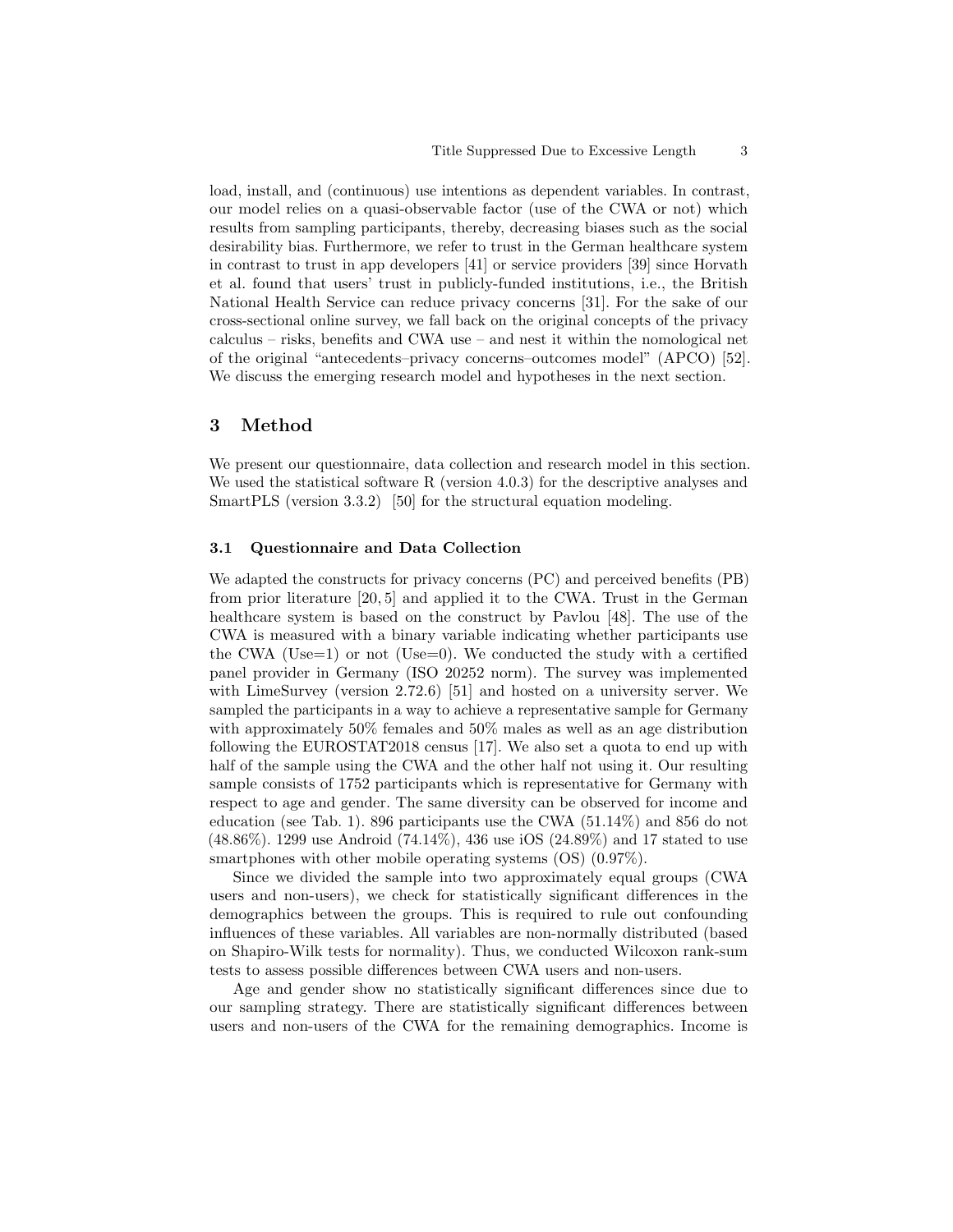| Demographics        | $\%$<br>N   | Demographics                                     | %<br>N        |
|---------------------|-------------|--------------------------------------------------|---------------|
| Age                 |             | Gender                                           |               |
| $18-29$ years       | 371 21.17%  | Female                                           | 894 51.03%    |
| $30-39$ years       | 316 18.04\% | Males                                            | 853 48.69%    |
| $40-49$ years       | 329 18.78%  | <b>Diverse</b>                                   | $0.23\%$<br>4 |
| $50-59$ years       | 431 24.60%  | Prefer not to say                                | $0.06\%$<br>1 |
| 60 years and older  | 305 17.41\% | Education                                        |               |
| Net income          |             | No degree<br>1                                   | $0.46\%$<br>8 |
| $500€-1000€$        | 160 9.13%   | Secondary school<br>2                            | 187 10.67%    |
| $1000€-2000€$       | 402 22.95%  | Secondary school <sup>+</sup> 574 32.76 $%$<br>3 |               |
| 2000€-3000€         | 404 23.06\% | A levels<br>$\overline{4}$                       | 430 24.54%    |
| 3000€-4000€         | 314 17.92%  | 5<br>Bachelor's degree                           | 240 13.70%    |
| More than $4000\in$ | 292 16.67%  | Master's degree<br>6                             | 285 16.27%    |
| Prefer not to say   | 180 10.27%  | Doctorate                                        | 28 1.60\%     |
|                     |             | <sup>+</sup> 5 GCSEs at grade C and above        |               |

Table 1: Participants' characteristics for age, gender, income and education

significantly higher for users compared to the non-users. However, the median is the same which is why we argue that the absolute difference is not having a substantial confounding effect on our analysis. The same argumentation holds for education with a median of 4 for users and 3.5 for non-users, smartphone experience in years with a mean 8.77 for users and 8.35 for non-users as well as experience in years with the respective smartphone OS (mean 7.85 for users and 7.46 for non-users). The used smartphone OS by participants in both groups is roughly similar with significantly more Android users in both groups (about three times more Android users compared to iOS). This distribution of operating systems is representative for Germany [54]. Thus, all differences between groups are – although statistically significant – negligible for our analysis since the absolute differences are relatively small. We also calculated mean sum scores for privacy concerns, perceived benefits and trust in the German healthcare system in order to check for differences between CWA users and non-users. We conducted Shapiro-Wilk tests for normality and Levene's tests of equal variances for the three constructs and find that they are not normally distributed and do not have equal variances between CWA users and non-users. Due to the non-parametric properties of our data we used the Wilcoxon rank-sum test. All variables are statistically significantly different between users and non-users with large to moderate effect sizes r for privacy concerns  $(r=0.540, cf.$  Figure 1a), perceived benefits ( $r=-0.553$ , cf. Figure 1b), and trust ( $r=-0.258$ , cf. Figure 1c).

### 3.2 Research Model and Hypotheses

We operationalize the "antecedents - privacy concerns - outcome" (APCO) model on an individual level, i. e., excluding factors such as cultural or organizational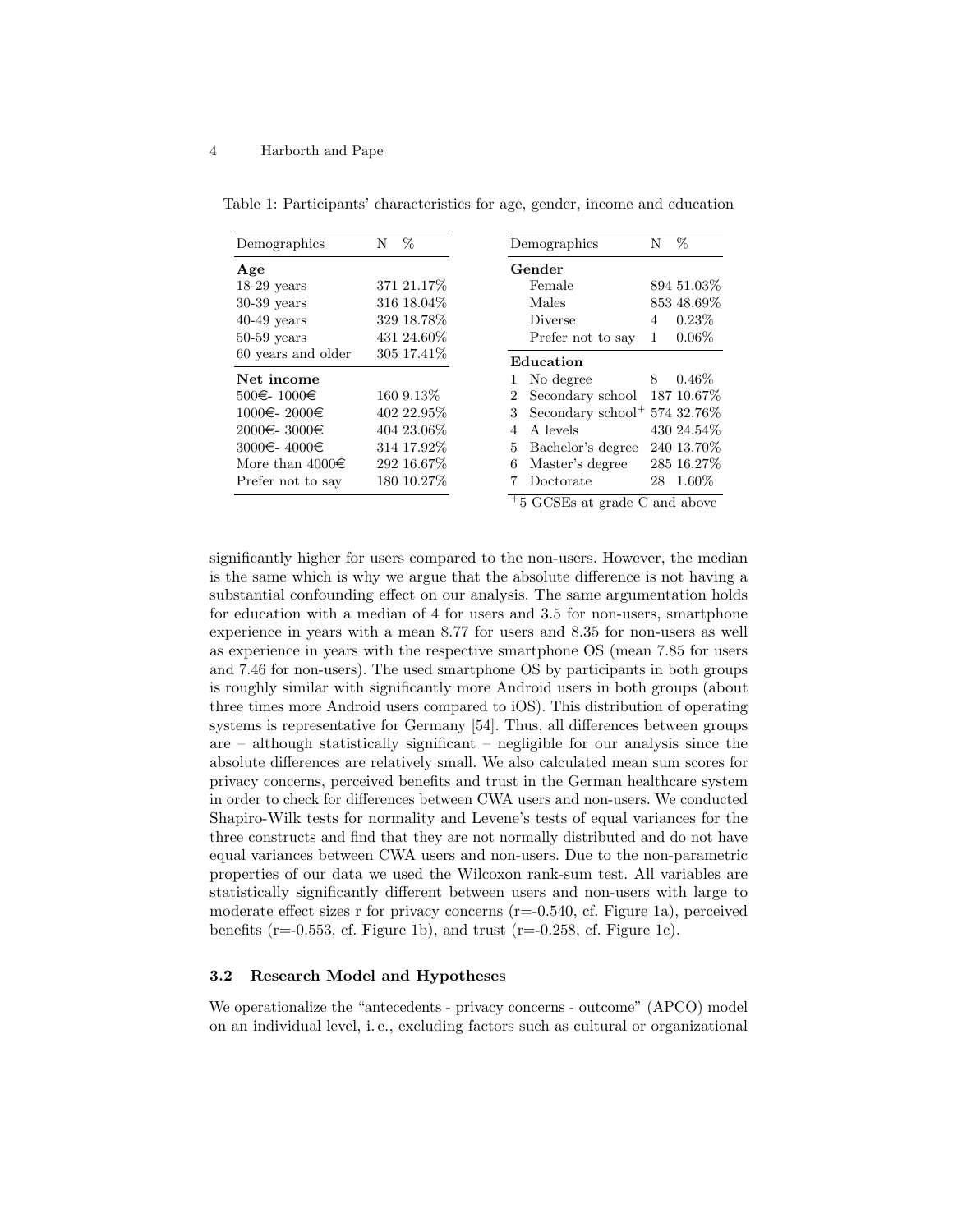

Fig. 1: Boxplots for Privacy Concerns, Perceived Benefits and Trust in the German Healthcare System



Fig. 2: Research Model

ones [52]. We focus on a narrow set of common antecedents on an individual level which are relevant for the case of the Corona-Warn-App. Privacy concerns are operationalized contextually, i. e. focusing on the specific perceptions of individuals related to the CWA. The outcome is the CWA use explained by the privacy calculus including trust in the German healthcare system as an additional antecedent of privacy concerns. Thus, this nomological net is mostly based on the original APCO model [52]. The resulting research model is shown in Figure 2.

We include four demographic variables as antecedents (age, gender, income, education). The results for the effects of these antecedents in previous studies are inconclusive [25]. Prior work finds that older individuals and women are more concerned about their privacy [32, 57]. We follow these findings and hypothesize that age has a positive effect on privacy concerns regarding the CWA and that females show higher levels of privacy concerns. Higher levels of education are usually associated with increasing privacy concerns [38]. However, since the German CWA was build based on privacy by design and can be considered to be privacy friendly, a better understanding of the CWA should reduce privacy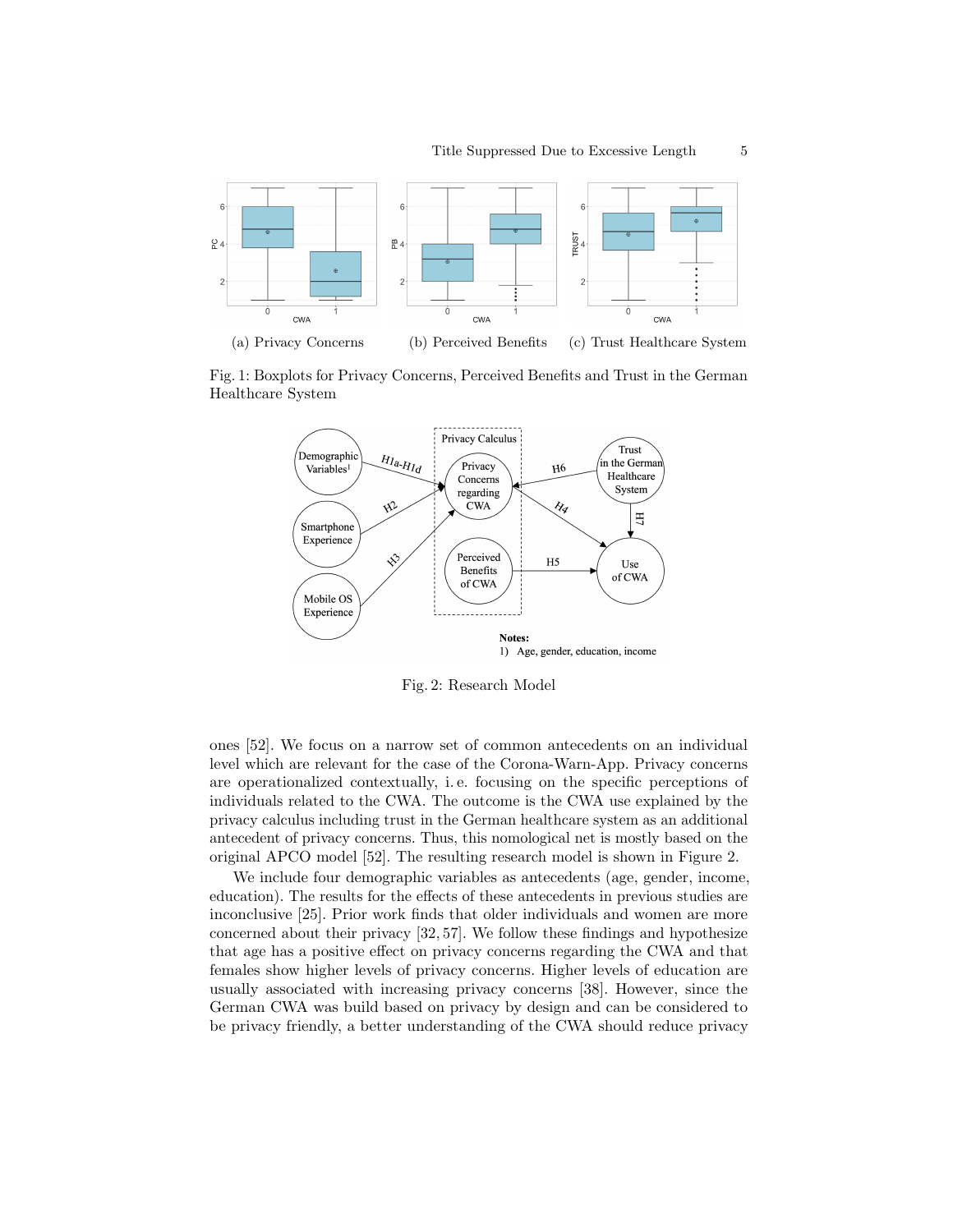concerns [47]. Thus, we hypothesize that there is a negative effect of education on privacy concerns (i. e., higher education levels correspond to lower privacy concerns). Similarly, a higher income is hypothesized to have a negative effect on privacy concerns as well (i. e., higher income levels correspond to lower privacy concerns) [52]. We hypothesize for the demographic variables:

- 1. (a) Age has a positive effect on privacy concerns regarding the CWA.
	- (b) Female participants show higher levels of privacy concerns regarding the CWA.
	- (c) Education has a negative effect on privacy concerns regarding the CWA.
	- (d) Income has a negative effect on privacy concerns regarding the CWA.

Smartphone experience and the experience with the respective mobile operating system is included as control for participants technical experience by including these variables as antecedents of privacy concerns [26]. We argue that participants with more experience regarding both dimensions have higher privacy concerns as they might have witnessed more privacy-related breaches and attacks on smartphones [3, 11]. Thus, we hypothesize:

- 2. Smartphone experience has a positive effect on privacy concerns regarding the CWA.
- 3. Experience with the mobile OS has a positive effect on privacy concerns regarding the CWA.

Individuals' privacy concerns are generally assumed to have a negative effect on the outcome variables [52]. In contrast to prior work on the CWA and privacy, we use the actual use decisions of participants instead of behavioral intentions. By that, we avoid biases in our results due to the behavioral-intention gap which is especially pronounced in privacy-related research [8]. Thus, we hypothesize:

4. Privacy concerns regarding the CWA have a negative effect on the decision to use the app.

Prior work finds that the relation between privacy concerns and behavior is also affected by other factors. The most common rationale is the privacy calculus which is also included in the APCO model. The privacy calculus states that individuals engage in a deliberate trade-off between benefits (of using a technology or disclosing information) and costs (privacy risks which are operationalized by privacy concerns) when making privacy-related decisions [12]. To account for this trade-off, we include the perceived benefits of using the CWA and hypothesize:

5. The perceived benefits of using the CWA have a positive effect on the decision to use the app.

Our last variable in the model is trust in the German healthcare system. We include this variable as trust in general is an important concept to explain privacy concerns and individual behavior [52]. In general, trust in certain entities alleviates privacy concerns related to these entities. In addition, trust has a direct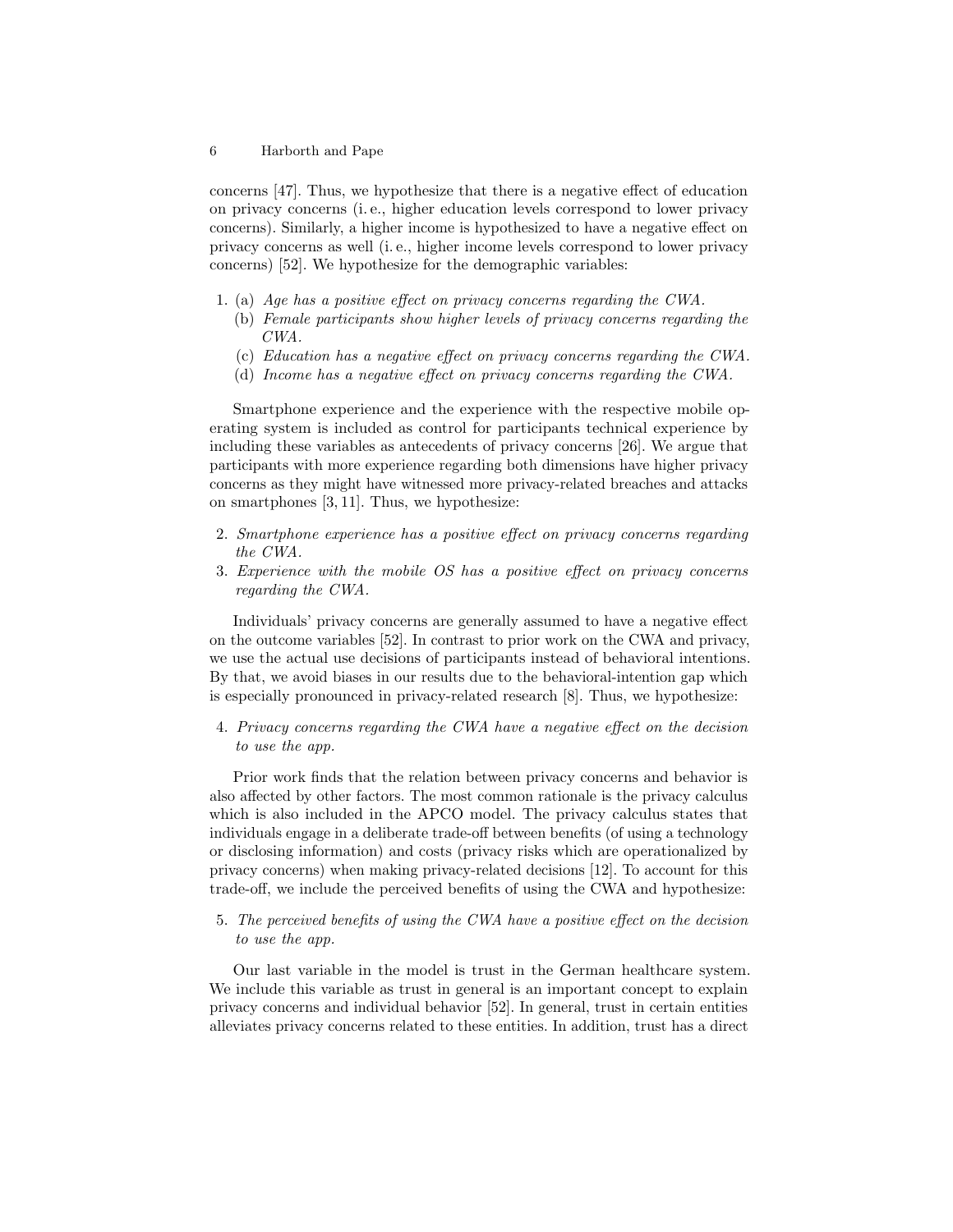positive effect on certain use or disclosure behaviors [40, 23, 27, 33]. In the context of the pandemic and contact tracing apps, it can be seen that privacy concerns can be alleviated by users' trust in certain publicly-funded institutions, such as the British National Health Service (NHS) [31]. Our construct covers this partially as we include a more abstract notion of this idea in our model.

- 6. Trust in the German healthcare system has a negative effect on the privacy concerns regarding the CWA.
- 7. Trust in the German healthcare system has a positive effect on the decision to use the app.

### 4 Results

An analysis of the measurement model regarding reliability and validity is a precondition for interpreting the results of the structural model [22]. For the PLS algorithm, we chose the path weighting scheme with a maximum of 300 iterations and a stop criterion of 10<sup>−</sup><sup>7</sup> . For the bootstrapping procedure, we used 5000 bootstrap subsamples and no sign changes as the method for handling sign changes during the iterations of the bootstrapping procedure.

### 4.1 Assessment of the Measurement Model

Internal Consistency Reliability Internal consistency reliability (ICR) measurements indicate how well certain indicators of a construct measure the same latent phenomenon. Two standard approaches for assessing ICR are Cronbach's  $\alpha$  and the composite reliability. The values of both measures should be between 0.7 and 0.95 for research that builds upon accepted models [21]. Values for Cronbach's  $\alpha$  (0.896, 0.960 and 0.867) and composite reliability (0.903, 0.965 and 0.895) for perceived benefits (PB), privacy concerns (PC) and trust in the healthcare system (TRUST), respectively, are within these suggested ranges.

Convergent Validity We evaluate convergent validity based on the outer loadings of the indicators of the constructs (indicator reliability) and the average variance extracted (AVE) [22]. The lowest loading of the three constructs equals 0.796. Thus, indicator reliability is established as loadings above 0.7 imply that the indicators have much in common, which is desirable for reflective measurement models [21]. Convergent validity for the construct is assessed by the AVE (sum of the squared loadings divided by the number of indicators). The AVEs are 0.706 for PB, 0.864 for PC, and 0.790 for TRUST. This indicates that the constructs explain significantly more than half of the variance of the indicators, and thereby demonstrates convergent validity.

Discriminant Validity We assess the degree of uniqueness of a construct compared to other constructs by investigating the cross-loadings for the single indicators. All outer loadings of a certain construct should be larger than its cross-loadings with other constructs [22] which is the case for our model. On a construct level, we compare the square root of the constructs' AVE with the correlations with other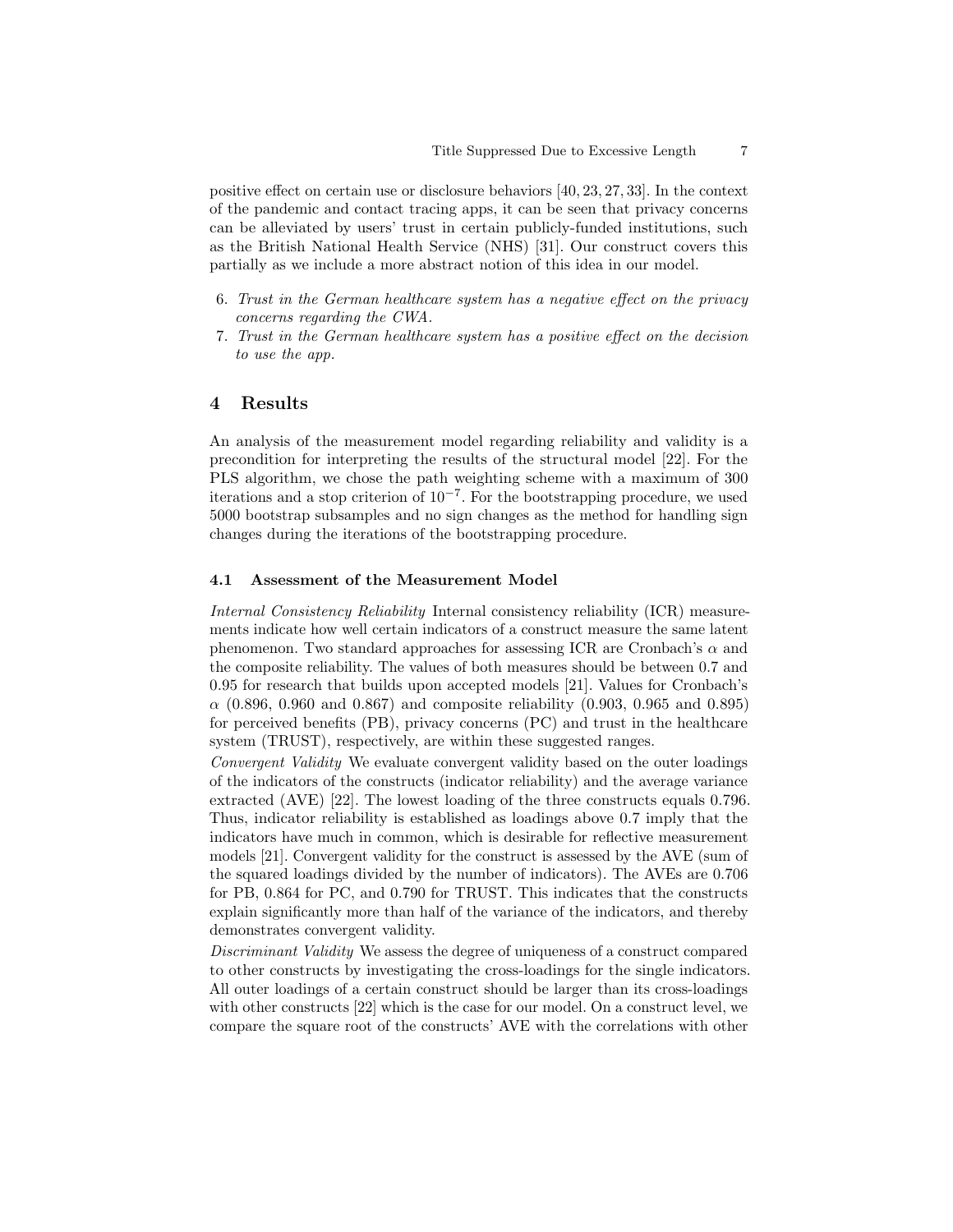|                                    |             |                         |       |       | Table 2: Heterotrait-Monotrait Ratio (HTMT) |                         |     |      |
|------------------------------------|-------------|-------------------------|-------|-------|---------------------------------------------|-------------------------|-----|------|
|                                    |             |                         |       |       | AGE EDU GDR INCOME Sp. Exp. MOS Exp.        | <b>PB</b>               | PC. | USE. |
| <b>EDU</b>                         | 0.152       |                         |       |       |                                             |                         |     |      |
| <b>GDR</b>                         | 0.012 0.045 |                         |       |       |                                             |                         |     |      |
| <b>INCOME</b>                      |             | 0.048 0.243 0.088       |       |       |                                             |                         |     |      |
| Smartphone Exp. 0.148 0.052 0.044  |             |                         | 0.123 |       |                                             |                         |     |      |
| Mobile OS Exp.                     |             | $0.008$ $0.002$ $0.067$ | 0.113 | 0.676 |                                             |                         |     |      |
| Perc. Benefits                     |             | $0.045$ $0.057$ $0.051$ | 0.043 | 0.025 | 0.018                                       |                         |     |      |
| Privacy Concerns 0.040 0.155 0.035 |             |                         | 0.096 | 0.020 |                                             | 0.027 0.502             |     |      |
| USE                                |             | $0.017$ $0.151$ $0.014$ | 0.139 | 0.078 |                                             | 0.067 0.574 0.554       |     |      |
| TRUST                              |             | 0.064 0.136 0.042       | 0.068 | 0.028 |                                             | 0.031 0.481 0.425 0.281 |     |      |

constructs. The square root of the AVE of a single construct should be larger than the correlation with other constructs (Fornell-Larcker criterion) [21]. All values are larger than correlations with other constructs, indicating discriminant validity. Prior work proposes the heterotrait-monotrait ratio (HTMT) as a superior approach for assessing discriminant validity [29]. Values close to 1 for HTMT indicate a lack of discriminant validity. A conservative threshold is 0.85 [29] and no value in our model is above the suggested threshold of 0.85 (Table 2). We assess if the HTMT statistics are significantly different from 1 with a bootstrapping procedure with 5,000 subsamples to get the confidence interval in which the true HTMT value lies with a 95% chance. The HTMT measure requires that no confidence interval contains the value 1. Our analysis shows that this is the case. Thus, discriminant validity is established.

Common Method Bias The common method bias (CMB) can occur if data is gathered with a self-reported survey at one point in time in one questionnaire [49]. We need to test for the CMB since this is the case in our study. We perform a principal component factor analysis in R to conduct the Harman's single-factor test to address the issue of CMB [49]. The assumptions of the test are that CMB is not an issue if there is no single factor that results from the factor analysis or that the first factor does not account for the majority of the total variance [49]. The test shows that six factors have eigenvalues larger than 1 which account for 75.72% of the total variance. The first factor explains 34.65% of the total variance. Thus, we argue that CMB is not likely to be an issue in the data set.

#### 4.2 Structural Model Assessment and Results

We assess collinearity, the level of  $R^2$ , the path coefficients, the effect size  $f^2$ , the predictive relevance  $Q^2$ , and the effect size  $q^2$ . We address these evaluation steps to ensure the predictive power of the model with regard to the target constructs privacy concerns and use.

Collinearity Collinearity is present if two predictor variables are highly correlated with each other. To address this issue, we assess the inner variance inflation factor (VIF). All VIFs above 5 indicate that collinearity between constructs is present. For our model, the highest VIF is 1.939. Thus, collinearity is not an issue.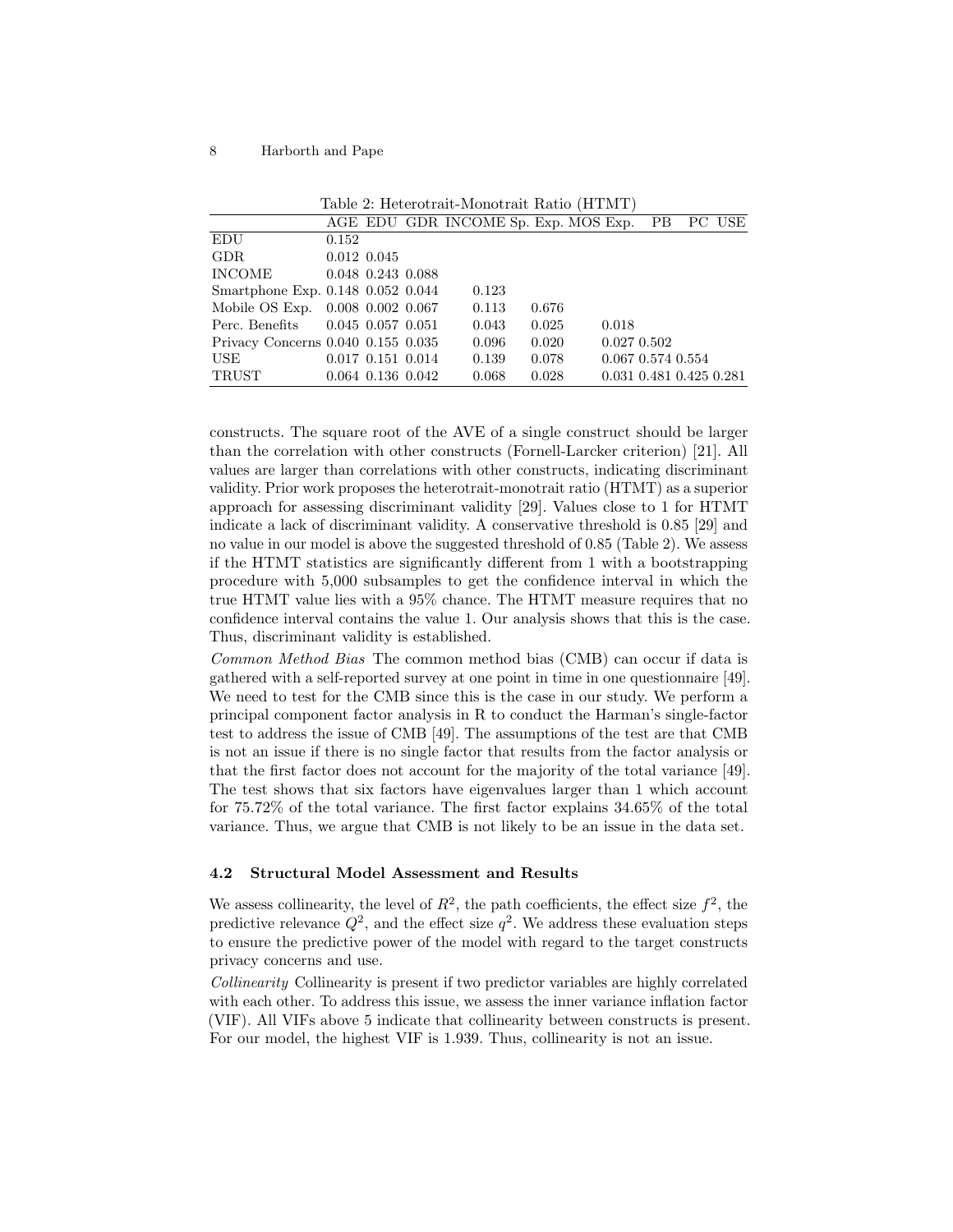Table 3: Path Estimates and Effect Sizes  $f^2$  and  $q^2$  (only at least small effects sizes  $f^2$  and  $q^2$  shown)

| Relation                                      | Path Estimate                                                                                                                                                                                                                                              |                                                                                                                     | $q^2$ Result                                                                  |
|-----------------------------------------------|------------------------------------------------------------------------------------------------------------------------------------------------------------------------------------------------------------------------------------------------------------|---------------------------------------------------------------------------------------------------------------------|-------------------------------------------------------------------------------|
|                                               | $-0.039$                                                                                                                                                                                                                                                   |                                                                                                                     | Not conf.                                                                     |
|                                               | $-0.017$                                                                                                                                                                                                                                                   |                                                                                                                     | Not conf.                                                                     |
|                                               | $-0.097***$                                                                                                                                                                                                                                                |                                                                                                                     | Confirmed                                                                     |
|                                               | $-0.045*$                                                                                                                                                                                                                                                  |                                                                                                                     | Confirmed                                                                     |
|                                               | $-0.050$                                                                                                                                                                                                                                                   |                                                                                                                     | Not conf.                                                                     |
| Mobile OS Exp. $\rightarrow$ Privacy Concerns | 0.055                                                                                                                                                                                                                                                      |                                                                                                                     | Not conf.                                                                     |
| Privacy Concerns $\rightarrow$ Use of CWA     | $-0.378***$                                                                                                                                                                                                                                                |                                                                                                                     |                                                                               |
| Perceived Benefits $\rightarrow$ Use of CWA   | $0.395***$                                                                                                                                                                                                                                                 |                                                                                                                     |                                                                               |
|                                               | $-0.374***$                                                                                                                                                                                                                                                |                                                                                                                     |                                                                               |
| Privacy Concerns                              |                                                                                                                                                                                                                                                            |                                                                                                                     |                                                                               |
|                                               |                                                                                                                                                                                                                                                            |                                                                                                                     | Rejected                                                                      |
| Use of CWA                                    |                                                                                                                                                                                                                                                            |                                                                                                                     |                                                                               |
|                                               | H <sub>1</sub> a Age $\rightarrow$ Privacy Concerns<br>$H1b$ Gender $\rightarrow$ Privacy Concerns<br>$H1c$ Education $\rightarrow$ Privacy Concerns<br>$H1d$ Income $\rightarrow$ Privacy Concerns<br>$H2$ Smartphone Exp. $\rightarrow$ Privacy Concerns | Trust in the German Healthcare System $\rightarrow$<br>Trust in the German Healthcare System $\rightarrow -0.054^*$ | $0.177$ 0.149 Confirmed<br>$0.185$ 0.181 Confirmed<br>$0.164$ 0.137 Confirmed |

Significance and Relevance of Model Relationships Values of adjusted  $R^2$  are equal to 16.6% and 40.7% for privacy concerns and use, respectively. These values can be interpreted as as weak and moderate for privacy concerns and use of the CWA [22]. The path estimates for our research model (see Figure 2) are shown in Table 3. The sizes of significant path estimates are interpreted relative to each other in the model. Based on this, the effects of privacy concerns and perceived benefits on the use of the CWA (confirming H4 and H5) as well as of trust in the German healthcare system on privacy concerns (confirming H6) are strong. Education and income have statistically significant weak negative effects on privacy concerns (confirming H1c and H1d). However, both effect sizes are so small that they cannot be considered as relevant in the model (also visible in the  $f<sup>2</sup>$  effect sizes which are lower than the lowest suggested threshold of 0.02 [7]). Trust in the German healthcare system has a weak but negative effect on the use of the CWA (rejecting H7). None of the other hypotheses are significant.

*Effect Sizes*  $f^2$  The  $f^2$  effect size measures the impact of a construct on the endogenous variable by omitting it from the analysis and assessing the resulting change in the  $R^2$  value [21]. The values are assessed based on thresholds by Cohen [7], who defines effects as small, medium and large for values of 0.02, 0.15 and 0.35, respectively. The effect sizes  $f^2$  correspond to the path estimates with medium-sized effects of privacy concerns and perceived benefits on use of the CWA and trust in the healthcare system on privacy concerns (Table 3).

Predictive Relevance  $Q^2$  The  $Q^2$  measure indicates the out-of-sample predictive relevance of the structural model with regard to the endogenous latent variables based on a blindfolding procedure [21]. We used an omission distance  $d=7$  with recommended values between five and ten [22]. Furthermore, we report the  $Q^2$ values of the construct cross-validated redundancy approach, since this approach is based on both the results of the measurement model as well as of the structural model [21]. Detailed information about the calculation cannot be provided due to space limitations. For further information see Chin [6]. Values above 0 indicate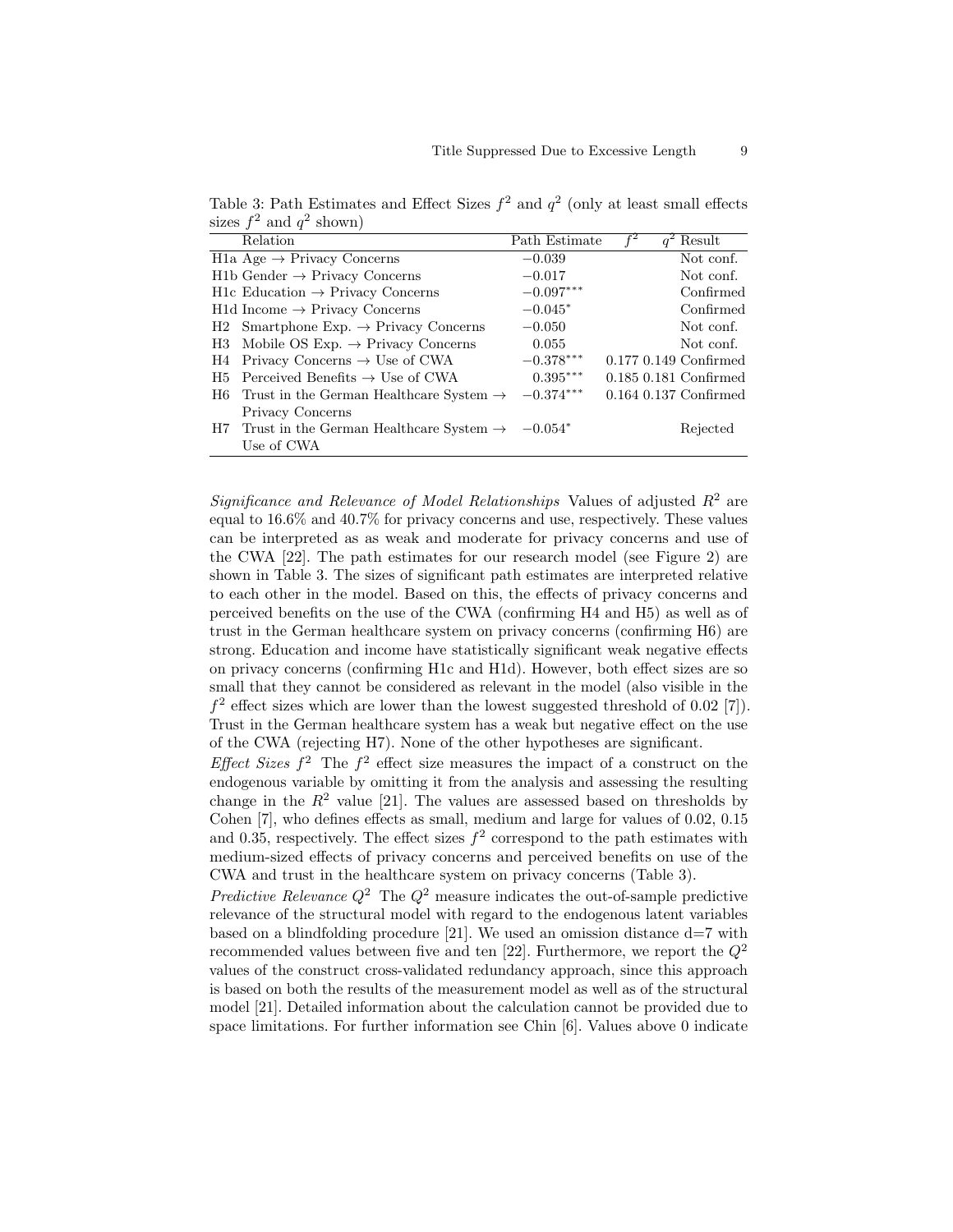that the model has the property of predictive relevance. In our case, the  $Q^2$ value is equal to 0.145 for PC and 0.404 for use. Since they are larger than zero, predictive relevance of the model is established.

*Effect Sizes*  $q^2$  The assessment of  $q^2$  follows the same logic as the one of  $f^2$ . It is based on the  $Q<sup>2</sup>$  values of the endogenous variables and calculates the individual predictive power of the exogenous variables by omitting them and comparing the change in  $Q^2$  [21]. All individual values for  $q^2$  are calculated with an omission distance d of seven. The thresholds for the  $f^2$  interpretation can be applied, too [7]. The results show that the individual predictive power for hypotheses 4, 5 and 6 is given with medium-sized effects.

## 5 Discussion

We investigated the impact of privacy concerns related to the CWA, benefits of the CWA and trust in the German healthcare system on the CWA use decision. We used the APCO model [52] and the privacy calculus theory [12] for the hypothesis development and evaluated them with an online survey with 1,752 participants in Germany (896 users and 856 non-users).

Our results support the privacy calculus theory and that individuals weigh up risks and benefits as privacy concerns have a statistically significant negative effect and benefits have a statistically significant positive effect on use. We also find that trust in the German healthcare system is the important antecedent of privacy concerns by alleviating them. This confirms our hypothesis and indicates that participants associate trust in the healthcare system with the entities operating the CWA (Robert Koch Institute, part of the healthcare system as it is subordinated to the German Federal Ministry of Health). In this context, is it far more interesting that the direct positive effect of trust on the use cannot be found in the data. The effect is even negative (although the effect size is negligible). The hypotheses related to the antecedents education and income can be accepted, although the effect size for both effects is relatively small.

Related work on contact tracing app adoption in Germany based on the privacy calculus uses a different set of antecedents of privacy concerns, referred to trust to the app designers and the study used intentions to use the app as a target variable [41]. However, as in our work, they find statistically significant effects of benefits (positive) and concerns (negative) on intentions. Furthermore, trust has a negative effect on privacy concerns and a positive effect on intentions. Thus, our study with actual use decisions as dependent variable confirms that the privacy calculus is an appropriate tool to explain the CWA use.

### 5.1 Limitations

Our work has the following limitations. First, our study covers only the German Corona-Warn-App with all the respective characteristics of this app. Thus, the results are only generalizable to contact tracing apps in other countries to the extent that the population is comparable to the German population and that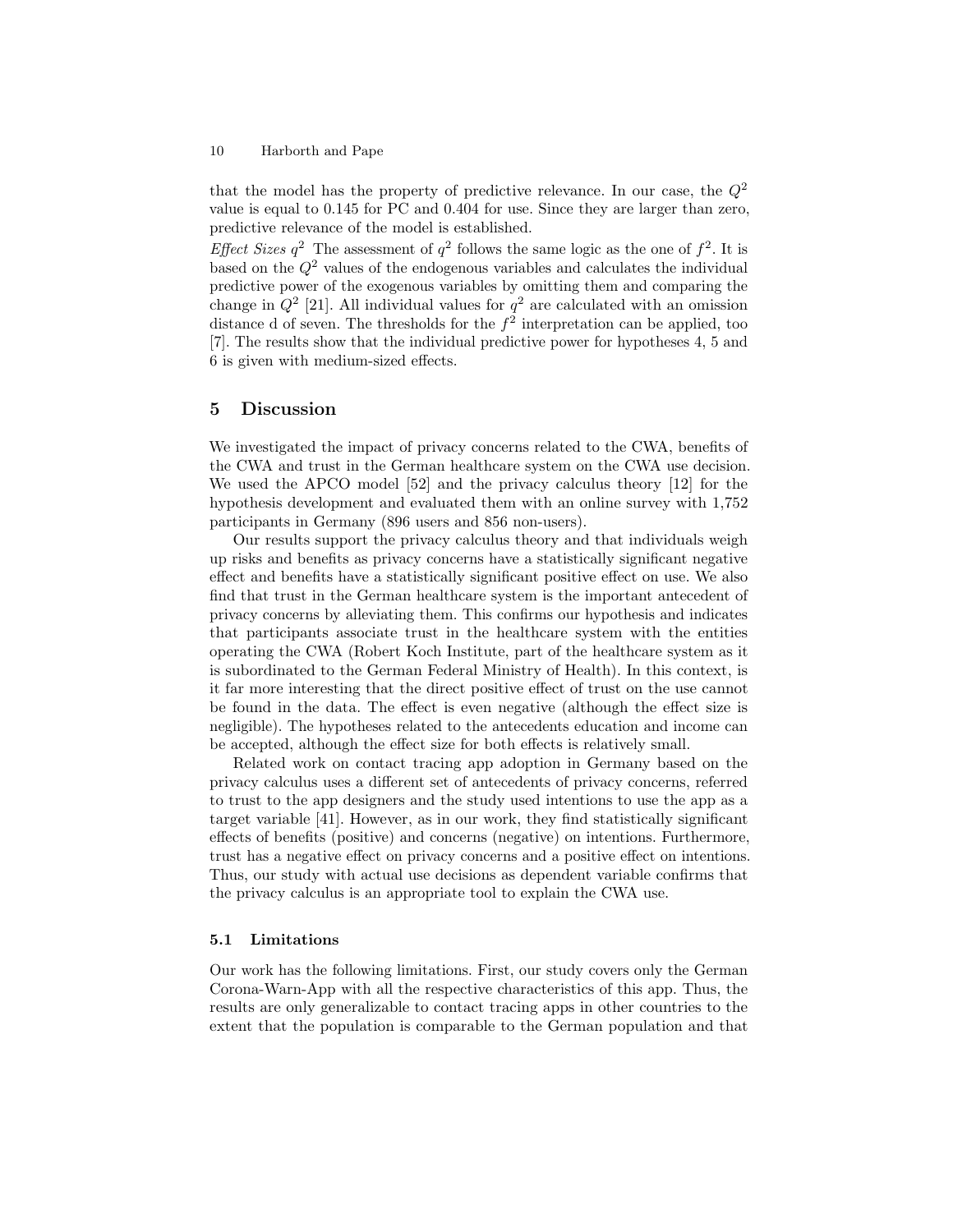comparable apps have similar characteristics related to privacy and security aspects. However, even if apps in other countries are technically comparable, other influencing factors such as a positive or negative media coverage, failures in implementation efforts, etc., could still lead to different evaluations of individuals. Second, although we could minimize the effect of biases due to the study design (online questionnaire, self-reported measures) by having an observable dependent variable instead of reported use behaviors or intentions, we still had to rely on self-reported measures for the constructs in our model. Furthermore, our analysis closely followed the original APCO model with its focus on privacy concerns [52]. Thus, we did not consider interactions between antecedents or other potential relationships between other variables of the calculus such as effects of demographics on the perceived benefits of the CWA.

### 5.2 Future Work

The previously described effects could be considered in future work. For example, there were reports that more wealthy households were less affected by the pandemic not only from an economically but also in their daily lives, e.g., by having access to private transportation and enough living space [42]. We would assume that income has a negative effect on the perceived benefits as these households do not profit as much from technical solutions like the CWA. Similarly, the effect of trust in the healthcare system on use decisions could also be mediated by perceived benefits of the app as participants with higher trust in the medical care could be less cautious and do not see the benefits of such apps.

Besides interesting opportunities in extending the model and consider that there could be antecedents for the other variables in the APCO model and privacy calculus, we see the need for analyses of privacy and health behavior apps across countries alongside with analyses of causes for differences in potential privacy perceptions. Furthermore, it would be interesting to investigate to what extent contact tracing apps such as the CWA could induce a change in the health-related behaviors of individuals, e.g., did a notification about a past risk contact change the consequent behavior of individuals by making them more cautious?

Closely related is the question how individuals are influenced by politicians, the public debate, and others in their decision to adopt technologies like the CWA. We argued that these social influences could have been a major driver for the division of the German population into a group which does not believe that there are benefits of such apps and that privacy issues are too severe and into the group which uses the app. Thus, future work could analyze the influences in a more granular way in order to assess the reasons for this division. This is especially important since it has been shown that informative and motivational video messages have very limited effect, but even small monetary incentives can increase the app's adoption [43]. Thus, besides improving the citizens' knowledge and perception of privacy mechanisms and benefits of the app, future health behavior communication could make use of small monetary incentives, promote the app's benefits or even try to nudge citizens to use the app.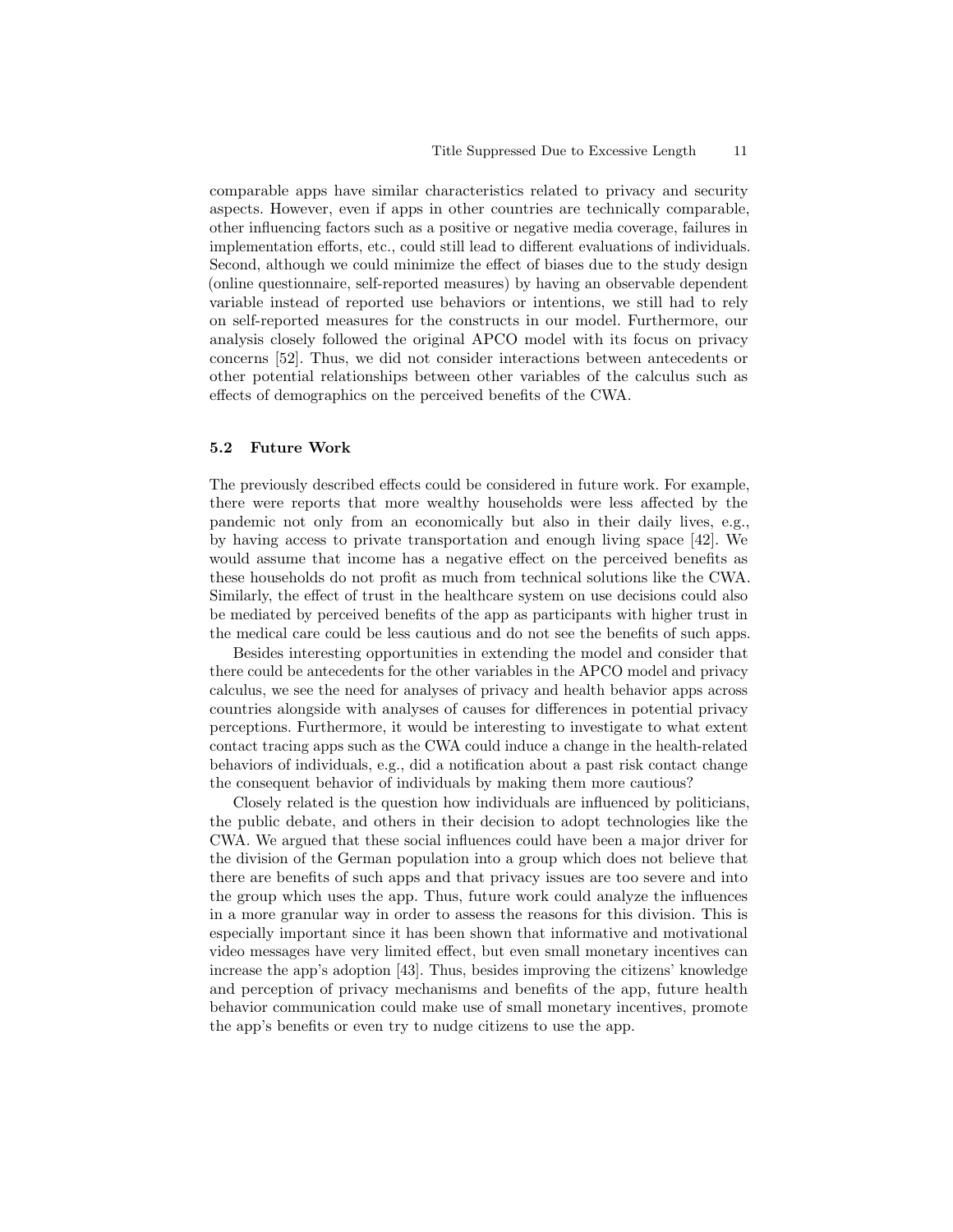### 6 Conclusion

In summary, our work contributes to the current work on contact tracing apps in two ways. First, we provide – to the best of our knowledge – one of the first research findings which rely on an observable outcome variable measuring the actual contact tracing app use decisions of German citizens in a large-scale online survey; thus, avoiding certain biases (e.g., the intention-behavior gap [8]) and providing robust results to rely on for deriving practical recommendations.

Second, we practically recommend to consider the importance of appropriate communication strategies by policy makers when releasing health behavior apps, such as the CWA, to a large heterogeneous user base, especially when faced with crises such as a pandemics. We can see high levels of privacy concerns and significantly lower levels of perceived benefits in the group of non-users. In contrast, trust in the healthcare system is almost equal between groups. One possible explanation is that even though the CWA is developed in a privacyfriendly way politicians and media failed to properly explain the app's functions and data protection measures (e. g., decentralized approach) to the German citizens, and by that lost several millions of potential users. This is supported by a study on media coverage which found that governments or politicians were criticized for their lack of transparent communication [2]. In addition, the public debate around the German CWA was rather critical and the usefulness of the app was questioned on a daily basis [15, 55]. This implies that there was no real strategy on how to introduce the app to the citizens and advocate it against expectable criticism which needs to be considered in future crises.

# Acknowledgements

This work was supported by the Goethe-Corona-Fonds from Goethe University Frankfurt and the European Union's Horizon 2020 research and innovation program under grant agreement 830929 (CyberSecurity4Europe).

# References

- 1. Altmann, S., Milsom, L., Zillessen, H., Blasone, R., Gerdon, F., Bach, R., Kreuter, F., Nosenzo, D., Toussaert, S., Abeler, J.: Acceptability of app-based contact tracing for covid-19: Cross-country survey evidence (2020)
- 2. Amann, J., Sleigh, J., Vayena, E.: Digital contact-tracing during the covid-19 pandemic: an analysis of newspaper coverage in germany, austria, and switzerland. Plos one 16(2), e0246524 (2021)
- 3. Bellman, S., Johnson, E.J., Kobrin, S.J., Lohse, G.L.: International differences in information privacy concerns: A global survey of consumers. The Information Society 20(5), 313–324 (2004)
- 4. Bonner, M., Naous, D., Legner, C., Wagner, J.: The (lacking) user adoption of covid-19 contact tracing apps–insights from switzerland and germany. In: Proceedings of the 15th Pre-ICIS Workshop on Information Security and Privacy. vol. 1 (2020)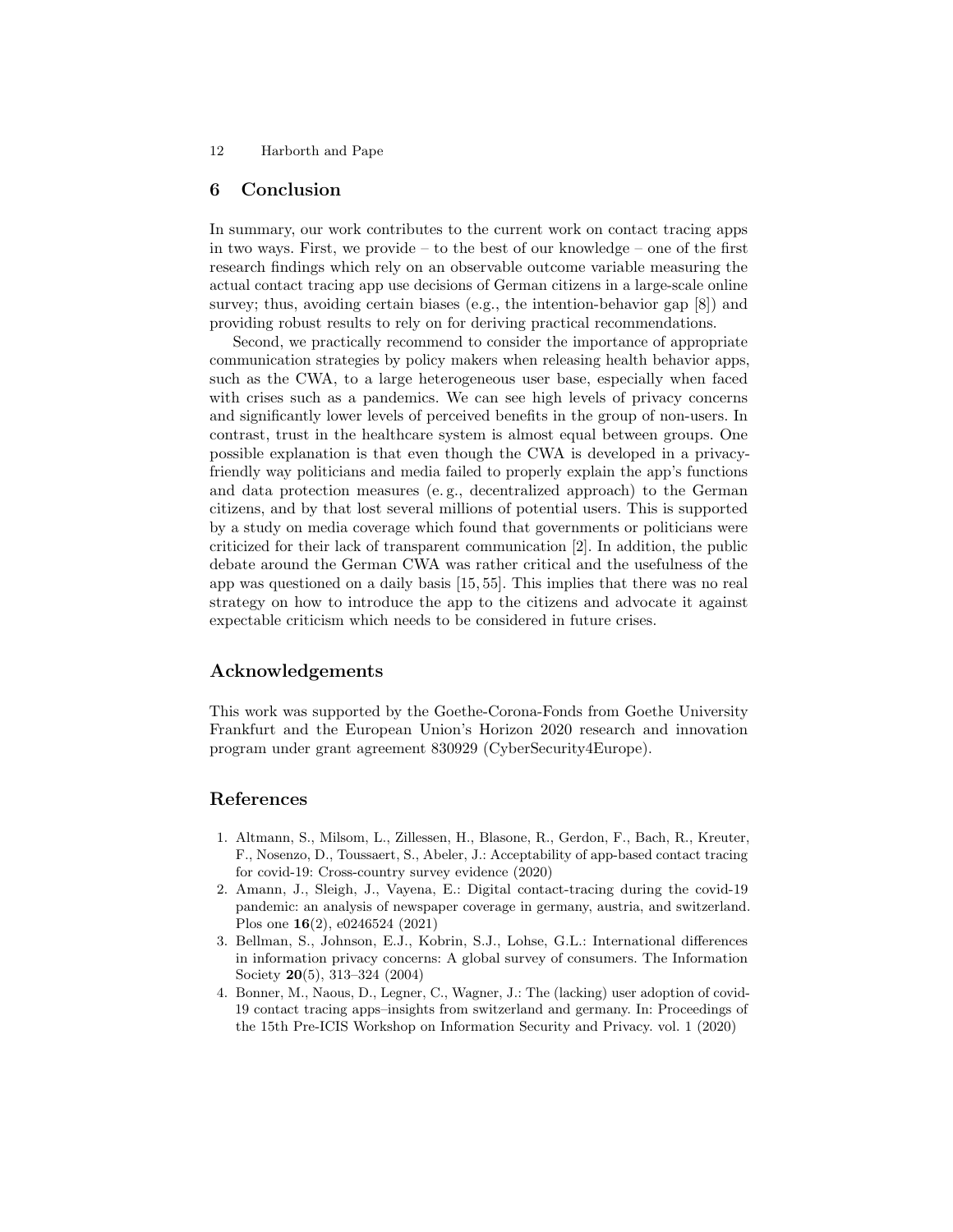- 5. Champion, V.L.: Instrument development for health belief model constructs. Advances in nursing science (1984). https://doi.org/10.1097/00012272-198404000- 00011
- 6. Chin, W.W.: The Partial Least Squares Approach to Structural Equation Modeling. In: Marcoulides, G.A. (ed.) Modern Methods for Business Research, pp. 295–336. Lawrence Erlbaum, Mahwah, NJ (1998)
- 7. Cohen, J.: Statistical Power Analysis for the Behavioral Sciences. HillsDale, NJ (1988)
- 8. Crossler, R.E., Johnston, A.C., Lowry, P.B., Hu, Q., Warkentin, M., Baskerville, R.: Future directions for behavioral information security research. Computers and Security 32(June), 90–101 (2013)
- 9. Culnan, M.J., Armstrong, P.K.: Information Privacy Concerns, Procedural Fairness, and Impersonal Trust: An Empirical Investigation. Organization Science 10(1), 104–115 (feb 1999). https://doi.org/10.1287/orsc.10.1.104, http://pubsonline. informs.org/doi/abs/10.1287/orsc.10.1.104
- 10. Dienlin, T., Metzger, M.J.: An Extended Privacy Calculus Model for SNSs: Analyzing Self-Disclosure and Self-Withdrawal in a Representative U.S. Sample. Journal of Computer-Mediated Communication 21(5), 368–383 (2016). https://doi.org/10.1111/jcc4.12163
- 11. Dinev, T., Hart, P.: Internet privacy concerns and social awareness as determinants of intention to transact. International Journal of Electronic Commerce  $10(2)$ , 7–29 (2005)
- 12. Dinev, T., Hart, P.: An extended privacy calculus model for ecommerce transactions. Information Systems Research 17(1), 61–80 (2006). https://doi.org/10.1287/isre.1060.0080
- 13. Dinev, T., Mcconnell, A.R., Smith, H.J.: Informing Privacy Research Through Information Systems, Psychology, and Behavioral Economics: Thinking Outside the "APCO" Box. Information Systems Research 26(4), 639–655 (2015)
- 14. DP-3T Project: Decentralized privacy-preserving proximity tracing (2020), https: //github.com/DP-3T/documents/blob/master/DP3T%20White%20Paper.pdf
- 15. DP-3T Project: Privacy and security risk evaluation of digital proximity tracing systems (2020), https://github.com/DP-3T/documents/blob/ master/Security%20analysis/Privacy%20and%20Security%20Attacks%20on% 20Digital%20Proximity%20Tracing%20Systems.pdf
- 16. Duan, S.X., Deng, H.: Hybrid analysis for understanding contact tracing apps adoption. Industrial Management & Data Systems (2021)
- 17. EUROSTAT: EUROSTAT 2018. https://ec.europa.eu/eurostat/de/home (2021)
- 18. Fox, G., Clohessy, T., van der Werff, L., Rosati, P., Lynn, T.: Exploring the competing influences of privacy concerns and positive beliefs on citizen acceptance of contact tracing mobile applications. Computers in Human Behavior 121, 106806 (2021)
- 19. Garrett, P.M., Wang, Y., White, J.P., Hsieh, S., Strong, C., Lee, Y.C., Lewandowsky, S., Dennis, S., Yang, C.T.: Young adults view smartphone tracking technologies for covid-19 as acceptable: the case of taiwan. International journal of environmental research and public health  $18(3)$ , 1332 (2021)
- 20. Gu, J., Xu, Y.C., Xu, H., Zhang, C., Ling, H.: Privacy concerns for mobile app download: An elaboration likelihood model perspective. Decision Support Systems 94, 19–28 (2017). https://doi.org/10.1016/j.dss.2016.10.002
- 21. Hair, J., Hult, G.T.M., Ringle, C.M., Sarstedt, M.: A Primer on Partial Least Squares Structural Equation Modeling (PLS-SEM). SAGE Publications (2017)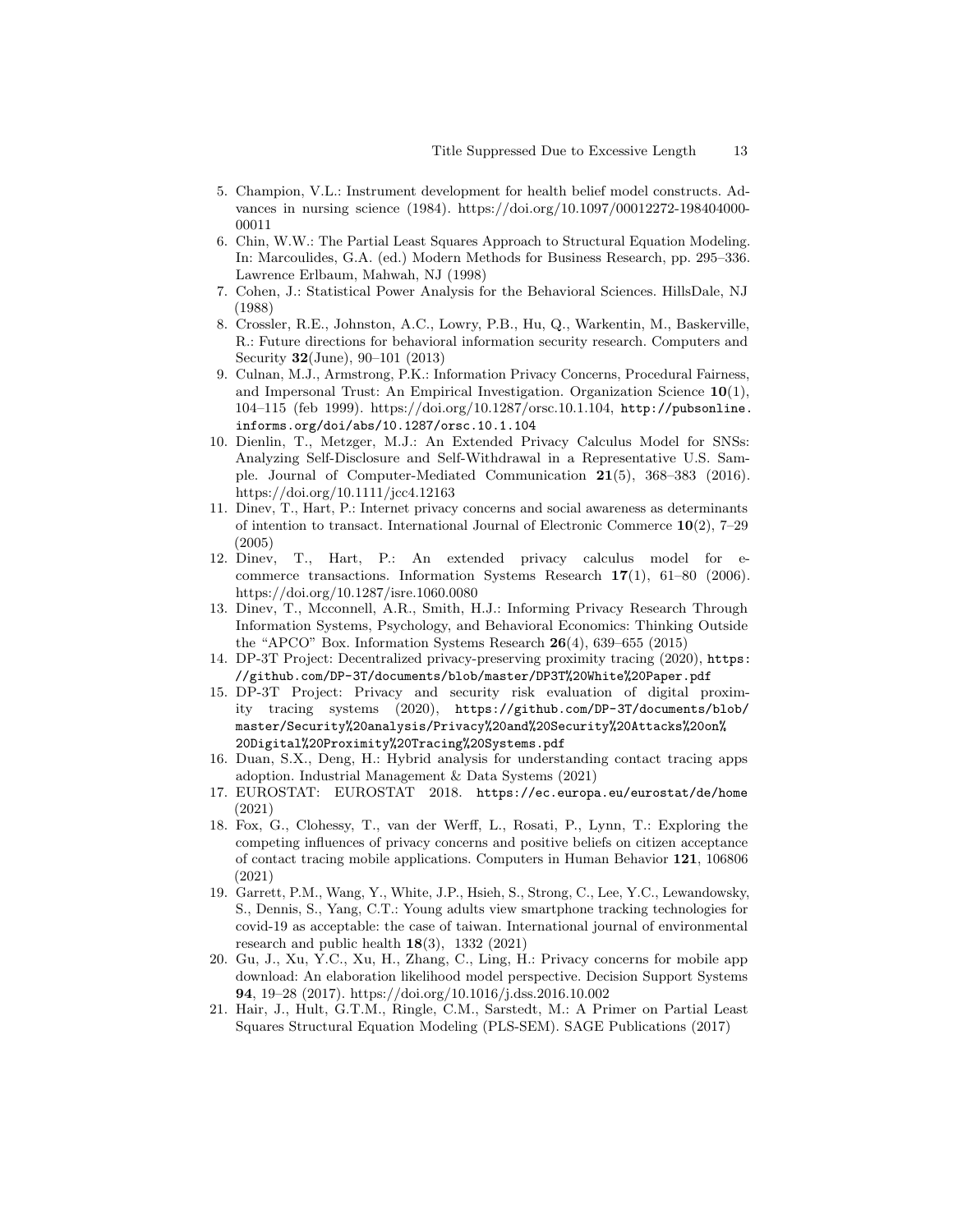- 14 Harborth and Pape
- 22. Hair, J., Ringle, C.M., Sarstedt, M.: PLS-SEM: Indeed a Silver Bullet. Journal of Marketing Theory and Practice 19(2), 139–152 (2011)
- 23. Harborth, D., Pape, S.: Investigating Privacy Concerns related to Mobile Augmented Reality Applications. In: International Conference on Information Systems (ICIS). pp. 1–9 (2019)
- 24. Harborth, D., Pape, S.: Empirically Investigating Extraneous Influences on the "APCO" Model – Childhood Brand Nostalgia and the Positivity Bias. Future Internet 12(12), 1–16 (2020). https://doi.org/10.3390/fi12120220
- 25. Harborth, D., Pape, S.: Empirically Investigating Extraneous Influences on the "APCO" Model—Childhood Brand Nostalgia and the Positivity Bias. Future Internet 12(12), 220 (dec 2020). https://doi.org/10.3390/fi12120220, https: //www.mdpi.com/1999-5903/12/12/220
- 26. Harborth, D., Pape, S.: Investigating Privacy Concerns related to Mobile Augmented Reality Applications – A Vignette Based Online Experiment. Computers in Human Behavior 122, 106833 (sep 2021). https://doi.org/10.1016/j.chb.2021.106833, https: //linkinghub.elsevier.com/retrieve/pii/S0747563221001564
- 27. Harborth, D., Pape, S., Rannenberg, K.: Explaining the Technology Use Behavior of Privacy-Enhancing Technologies: The Case of Tor and JonDonym. Proceedings on Privacy Enhancing Technologies (PoPETs) 2020(2), 111–128 (2020). https://doi.org/10.2478/popets-2020-0020
- 28. Hassandoust, F., Akhlaghpour, S., Johnston, A.C.: Individuals' privacy concerns and adoption of contact tracing mobile applications in a pandemic: A situational privacy calculus perspective. Journal of the American Medical Informatics Association 28(3), 463–471 (2021)
- 29. Henseler, J., Ringle, C.M., Sarstedt, M.: A new criterion for assessing discriminant validity in variance-based structural equation modeling. Journal of the Academy of Marketing Science 43(1), 115–135 (2015). https://doi.org/10.1007/s11747-014- 0403-8
- 30. Horstmann, K.T., Buecker, S., Krasko, J., Kritzler, S., Terwiel, S.: Who does or does not use the 'corona-warn-app'and why? European Journal of Public Health 31(1), 49–51 (2021)
- 31. Horvath, L., Banducci, S., James, O.: Citizens' attitudes to contact tracing apps. Journal of Experimental Political Science pp. 1–13 (2020)
- 32. Huang, Y., Liu, W.: The impact of privacy concern on users' usage intention of mobile payment. In: International Conference on Innovation Management and Industrial Engineering. vol. 3, pp. 90–93 (2012)
- 33. Karahanna, E., Gefen, D., Straub, D.W.: Trust and TAM in Online Shopping: An Integrated Model. MIS Quarterly  $27(1)$ , 51–90 (2003)
- 34. Kehr, F., Kowatsch, T., Wentzel, D., Fleisch, E.: Blissfully ignorant: the effects of general privacy concerns, general institutional trust, and affect in the privacy calculus. Information Systems Journal 25, 607–635 (2015). https://doi.org/10.1111/isj.12062, http://doi.wiley.com/10.1111/isj.12062
- 35. Kostka, G., Habich-Sobiegalla, S.: In Times of Crisis: Public Perceptions Towards COVID-19 Contact Tracing Apps in China, Germany and the US. Tech. rep., Social Science Research Network, Rochester, NY (2020). https://doi.org/10.2139/ssrn.3693783
- 36. Krasnova, H., Spiekermann, S., Koroleva, K., Hildebrand, T.: Online social networks: Why we disclose. Journal of Information Technology  $25(2)$ ,  $109-125$  (2010). https://doi.org/10.1057/jit.2010.6, http://dx.doi.org/10.1057/jit.2010.6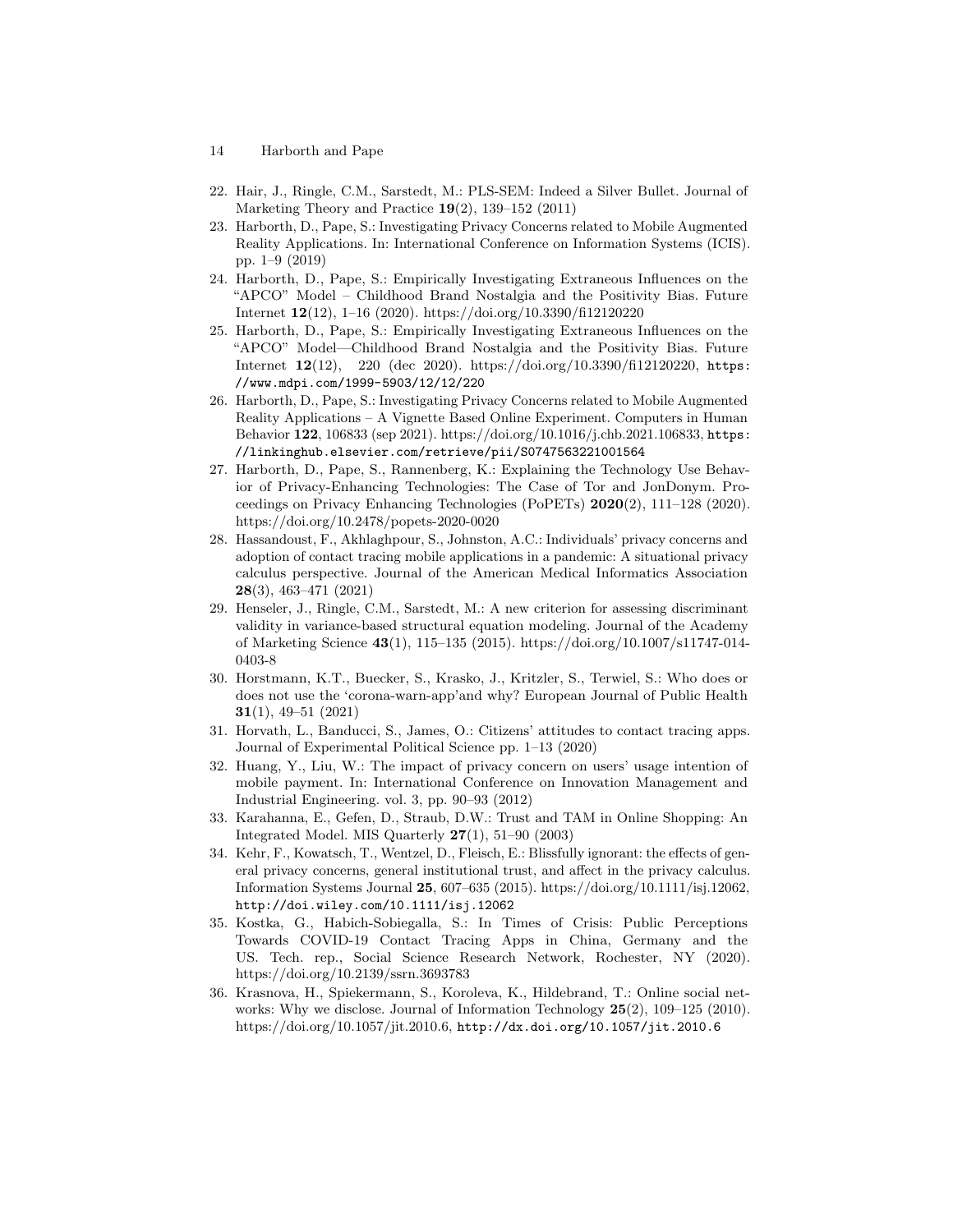- 37. Laufer, R.S., Wolfe, M.: Privacy as a Concept and a Social Issue: A Multidimensional Developmental Theory. Journal of Social Issues 33(3), 22–42 (1977). https://doi.org/10.1111/j.1540-4560.1977.tb01880.x
- 38. Lee, H., Wong, S.F., Chang, Y.: Confirming the effect of demographic characteristics on information privacy concerns. In: PACIS 2016. p. 70 (2016)
- 39. Lewandowsky, S., Dennis, S., Perfors, A., Kashima, Y., White, J.P., Garrett, P., Little, D.R., Yesilada, M.: Public acceptance of privacy-encroaching policies to address the covid-19 pandemic in the united kingdom. PloS one  $16(1)$ , e0245740 (2021)
- 40. Malhotra, N.K., Kim, S.S., Agarwal, J.: Internet users' information privacy concerns (IUIPC): The construct, the scale, and a causal model. Information Systems Research 15(4), 336–355 (2004)
- 41. Meier, Y., Meinert, J., Krämer, N.: Investigating factors that affect the adoption of covid-19 contact-tracing apps. a privacy calculus perspective (2021)
- 42. Miranda, L.: How the coronavirus has widened the chasm between rich and poor. https://www.nbcnews.com/business/business-news/ how-coronavirus-has-widened-chasm-between-rich-poor-n1240622 (2020)
- 43. Munzert, S., Selb, P., Gohdes, A., Stoetzer, L.F., Lowe, W.: Tracking and promoting the usage of a covid-19 contact tracing app. Nature Human Behaviour 5(2), 247–255 (2021)
- 44. Norberg, P.A., Horne, D.R., Horne, D.A.: The Privacy Paradox: Personal Information Disclosure Intentions versus Behaviors. Journal of Consumer Affairs  $41(1)$ , 100–126 (jun 2007)
- 45. Oldeweme, A., Märtins, J., Westmattelmann, D., Schewe, G.: The role of transparency, trust, and social influence on uncertainty reduction in times of pandemics: Empirical study on the adoption of COVID-19 tracing apps. Journal of Medical Internet Research 23(2), 1–17 (2021). https://doi.org/10.2196/25893
- 46. O'Callaghan, M.E., Buckley, J., Fitzgerald, B., Johnson, K., Laffey, J., McNicholas, B., Nuseibeh, B., O'Keeffe, D., O'Keeffe, I., Razzaq, A., et al.: A national survey of attitudes to covid-19 digital contact tracing in the republic of ireland. Irish Journal of Medical Science (2020)
- 47. Pape, S., Harborth, D., Kröger, J.L.: Privacy Concerns Go Hand in Hand with Lack of Knowledge: The Case of the German Corona-Warn-App. In: ICT Systems Security and Privacy Protection. SEC 2021. pp. 1–14 (2021)
- 48. Pavlou, P.A.: Consumer Acceptance of Electronic Commerce: Integrating Trust and Risk with the Technology Acceptance Model. Int. Journal of Electronic Commerce 7(3), 101–134 (2003). https://doi.org/10.1080/10864415.2003.11044275
- 49. Podsakoff, P.M., MacKenzie, S.B., Lee, J.Y., Podsakoff, N.P.: Common method biases in behavioral research: a critical review of the literature and recommended remedies. Journal of Applied Psychology 88(5), 879–903 (2003)
- 50. Ringle, C.M., Wende, S., Becker, J.M.: SmartPLS 3. www.smartpls.com (2015)
- 51. Schmitz, C.: LimeSurvey Project Team. http://www.limesurvey.org (2015)
- 52. Smith, H.J., Dinev, T., Xu, H.: Theory and Review Information Privacy Research: An Interdisciplinary Review. MIS Quarterly 35(4), 989–1015 (2011)
- 53. Smith, H.J., Milberg, S.J., Burke, S.J.: Information privacy: measuring individuals concerns about organizational practices. MIS Quaterly 20(2), 167–196 (1996)
- 54. Statista: Marktanteile der führenden mobilen Betriebssysteme an der Internetnutzung mit Mobiltelefonen in Deutschland von Januar 2009 bis September 2020. https://de.statista.com/statistik/daten/studie/184332/umfrage/ marktanteil-der-mobilen-betriebssysteme-in-deutschland-seit-2009/